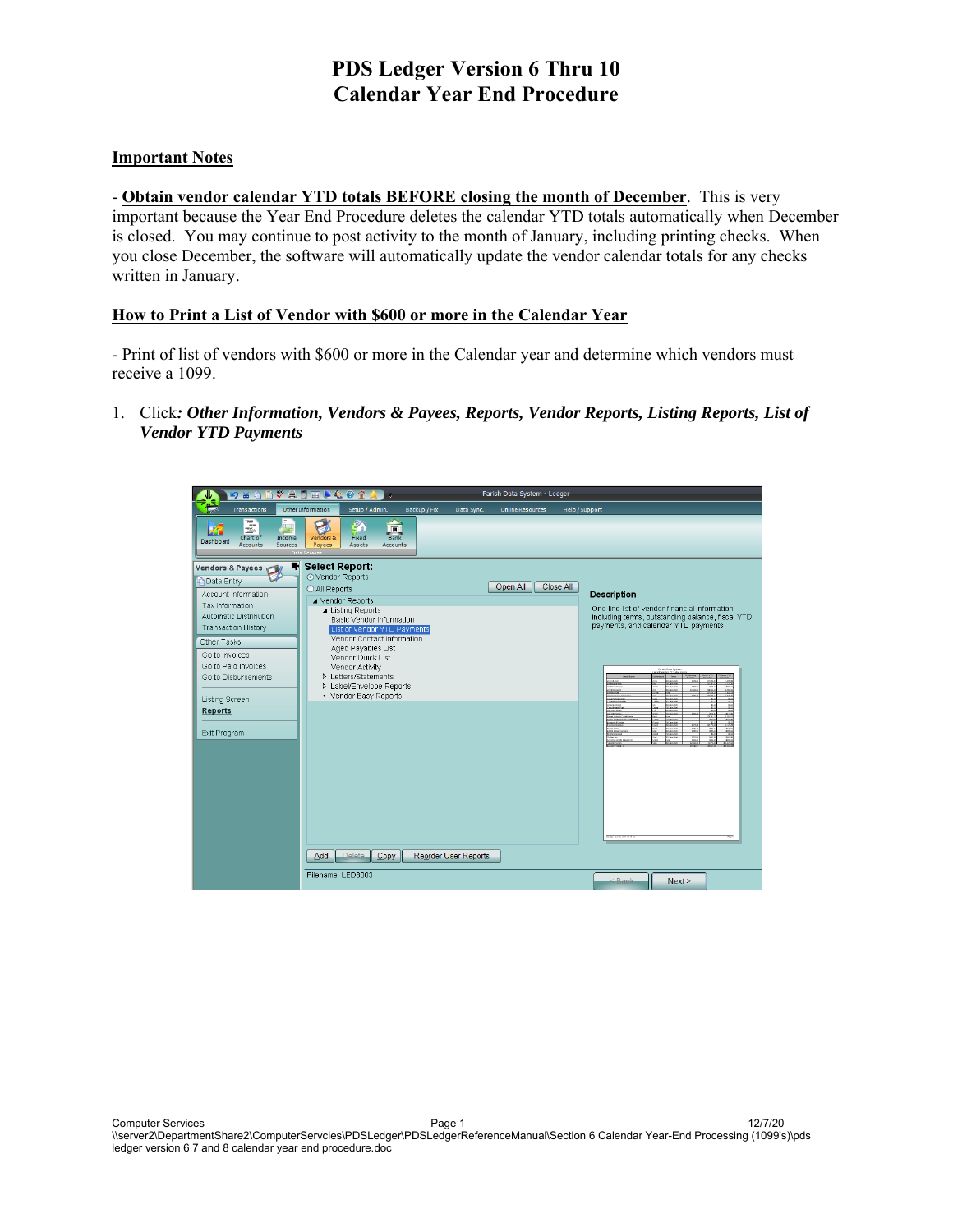2. Click: Next, Next, Next, Next, Additional Selections tab, Click here to add new condition



- 3. Select the Ven Totals Calendar YTD field from the list of fields
- 4. Select Greater Than or Equal To
- 5. Key 600.00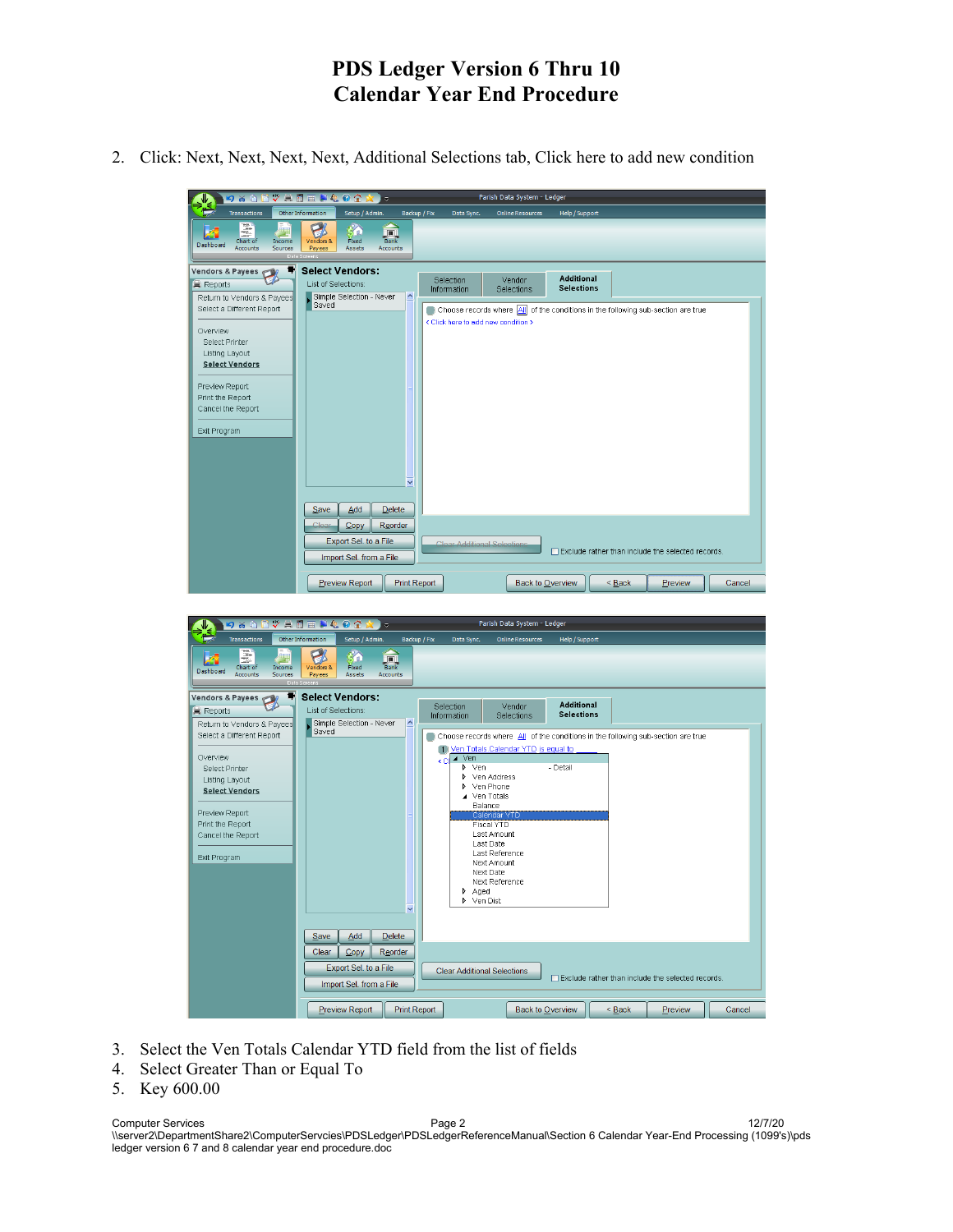

6. Preview, Print, Ok, Close